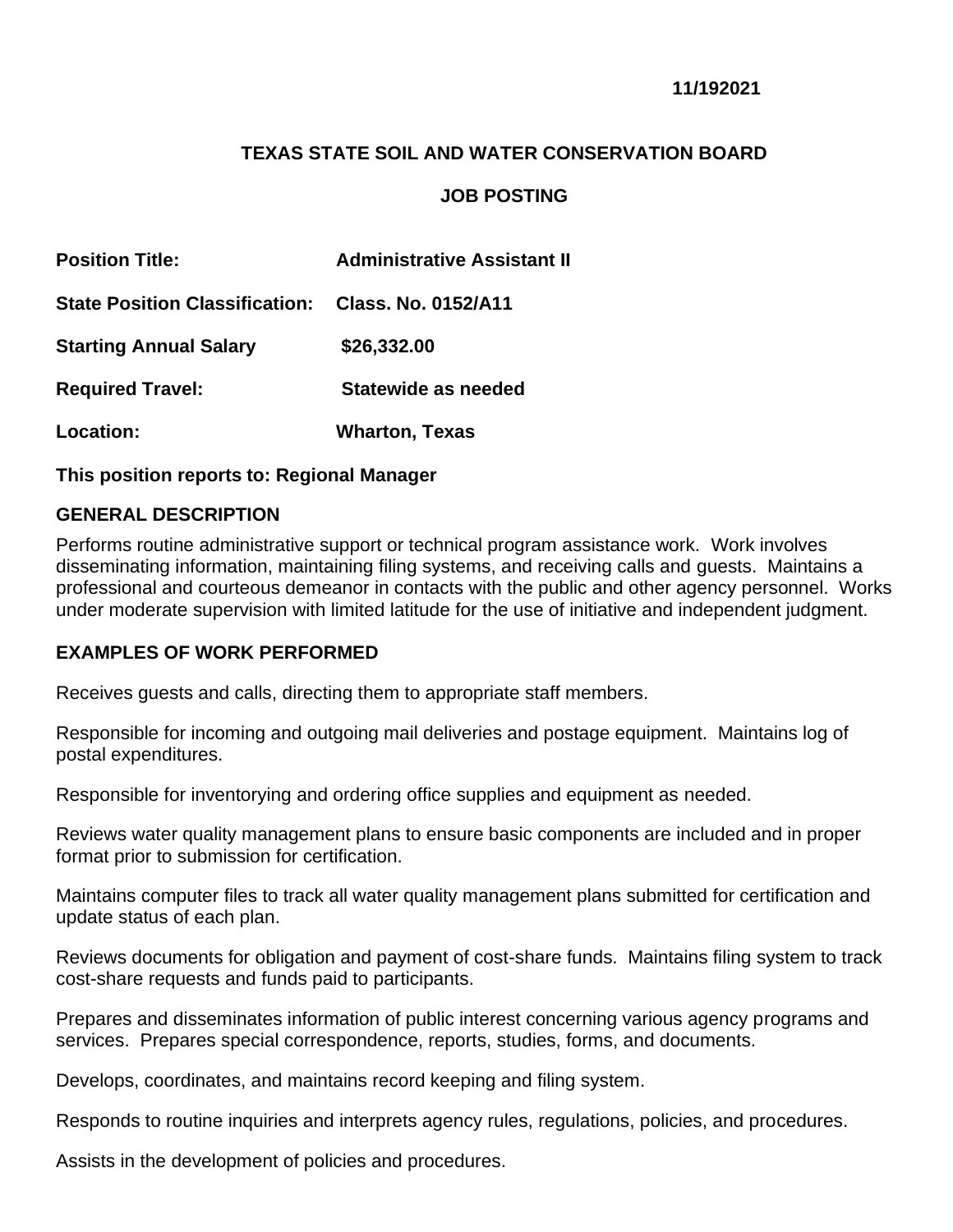Assists in planning and coordinating special meetings and conferences.

May develop special administrative analyses and summaries of staff reports and recommendations for review by the Regional Manager and other staff.

May assist in researching, composing, designing, or editing agency publications such as brochures, forms, manuals, charts, and newsletters.

May serve as additional duty safety officer.

May train others.

Performs other duties as assigned.

# **GENERAL QUALIFICATION REQUIREMENTS**

## **EXPERIENCE AND EDUCATION**

Experience in office practices and administrative support work. Graduation from a standard senior high school or equivalent is generally preferred. Experience and education may be substituted for one another.

# **KNOWLEDGE, SKILLS, AND ABILITIES**

Knowledge of office practices and administrative procedures.

Ability to transfer incoming calls to appropriate personnel, to greet and direct visitors, and to communicate effectively.

Proficient in data base entry and the use of the following: Microsoft Word, Excel, Access, and PowerPoint. Skill in use of copiers, fax machines, printers, calculators, adding machines, and postage equipment also required.

High quality verbal and written skills are required.

Ability to implement administrative procedures; to interpret rules, regulations, policies, and procedures; and to train others.

Knowledge of administrative, clerical, and data entry procedures and systems.

Skill in customer service.

Ability to be punctual.

Must be able to safely accomplish moderate lifting (under 50 lbs) and moderate physical activity related to filing paperwork in lateral file cabinets and transporting archived file boxes to and from storage. Must be able to safely and legally operate a motor vehicle. Daily mail pick up and drop off requirement. Must have a vehicle to travel. Ability to work irregular hours.

## **APPLICATION PROCESS**